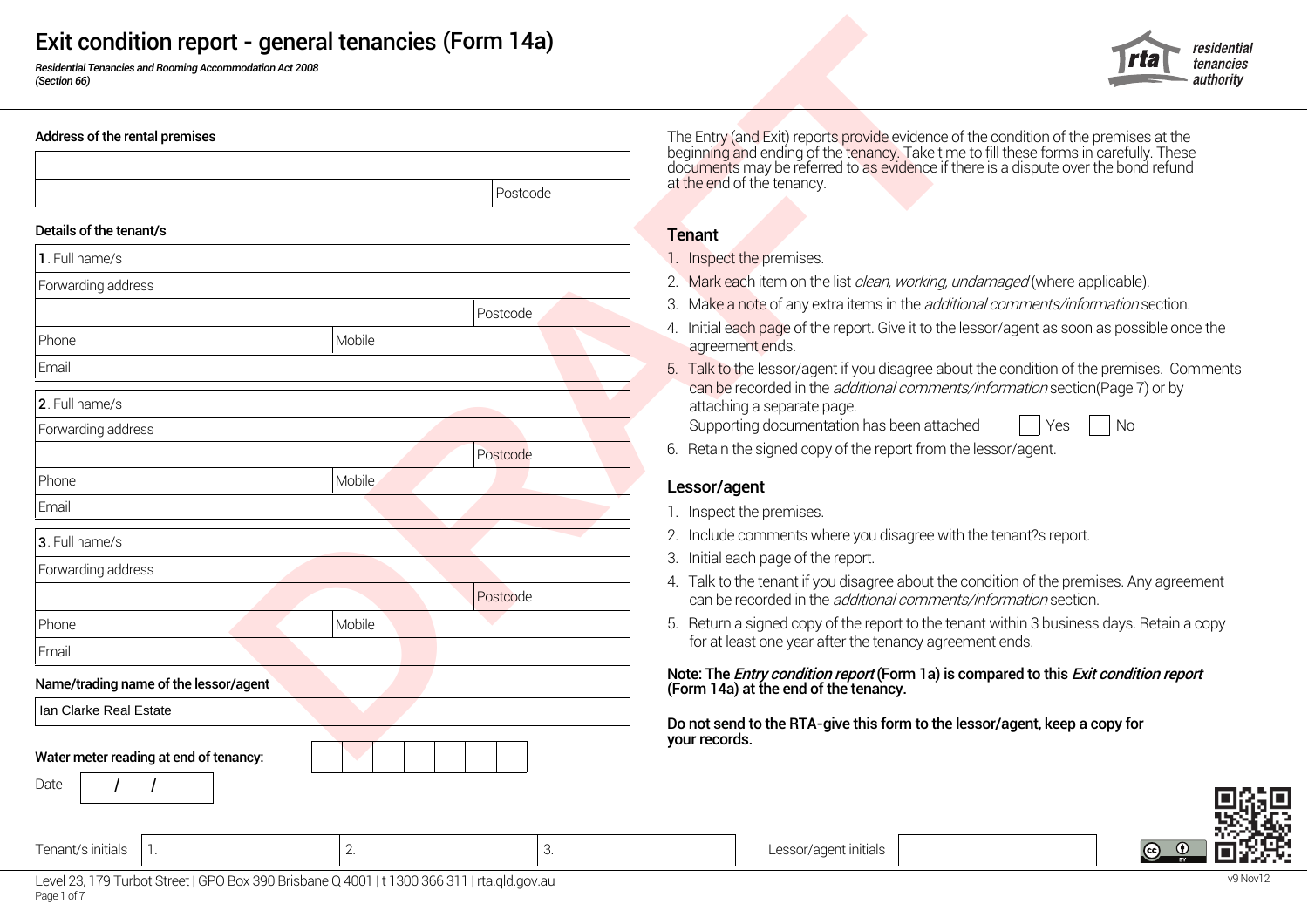| Exit condition report - general tenancies (Form 14a) |  |  |  |
|------------------------------------------------------|--|--|--|
|------------------------------------------------------|--|--|--|



|                                                  | Residential Tenancies and Rooming Accommodation Act 2008 (Section 66) | Exit condition report - general tenancies (Form 14a) |                 |                                            | residential<br>rta<br>tenancies |
|--------------------------------------------------|-----------------------------------------------------------------------|------------------------------------------------------|-----------------|--------------------------------------------|---------------------------------|
| $Insert Y/\checkmark = Yes$<br>$Insert N/X = No$ | Clean<br>Working<br>Undamaged                                         | Tenant/s<br>Comments (if any)                        |                 | Lessor/agent<br>Comment on tenant/s report | authority                       |
| Entry                                            |                                                                       |                                                      |                 |                                            |                                 |
| Doors/walls/ceiling                              |                                                                       |                                                      |                 |                                            |                                 |
| Windows/screens                                  |                                                                       |                                                      |                 |                                            |                                 |
| Blinds/curtains                                  |                                                                       |                                                      |                 |                                            |                                 |
| Fans/light fittings                              |                                                                       |                                                      |                 |                                            |                                 |
| Floor/floor coverings                            |                                                                       |                                                      |                 |                                            |                                 |
| Power points                                     |                                                                       |                                                      |                 |                                            |                                 |
|                                                  |                                                                       |                                                      |                 |                                            |                                 |
|                                                  |                                                                       |                                                      |                 |                                            |                                 |
| Lounge room                                      |                                                                       |                                                      |                 |                                            |                                 |
| Doors/walls/ceiling                              |                                                                       |                                                      |                 |                                            |                                 |
| Windows/screens                                  |                                                                       |                                                      |                 |                                            |                                 |
| Blinds/curtains                                  |                                                                       |                                                      |                 |                                            |                                 |
| Fans/light fittings                              |                                                                       |                                                      |                 |                                            |                                 |
| Floor/floor coverings                            |                                                                       |                                                      |                 |                                            |                                 |
| TV/power points                                  |                                                                       |                                                      |                 |                                            |                                 |
| Air conditioner                                  |                                                                       |                                                      |                 |                                            |                                 |
|                                                  |                                                                       |                                                      | <b>Contract</b> |                                            |                                 |
|                                                  |                                                                       |                                                      |                 |                                            |                                 |
|                                                  |                                                                       |                                                      |                 |                                            |                                 |
| Family room                                      |                                                                       |                                                      |                 |                                            |                                 |
| Doors/walls/ceiling                              |                                                                       | ×.                                                   |                 |                                            |                                 |
| Windows/screens                                  |                                                                       |                                                      |                 |                                            |                                 |
| Blinds/curtains                                  |                                                                       |                                                      |                 |                                            |                                 |
| Fans/light fittings                              |                                                                       |                                                      |                 |                                            |                                 |
| Floor/floor coverings                            |                                                                       |                                                      |                 |                                            |                                 |
| TV/power points                                  |                                                                       |                                                      |                 |                                            |                                 |
| Air conditioner                                  |                                                                       |                                                      |                 |                                            |                                 |
|                                                  |                                                                       |                                                      |                 |                                            |                                 |
|                                                  |                                                                       |                                                      |                 |                                            |                                 |
| Tenant/s initials                                | $\mathbb{1}$ .                                                        | 2.                                                   | З.              | Lessor/agent initials                      |                                 |
| Page 2 of 7                                      |                                                                       |                                                      |                 |                                            | v9 Nov12                        |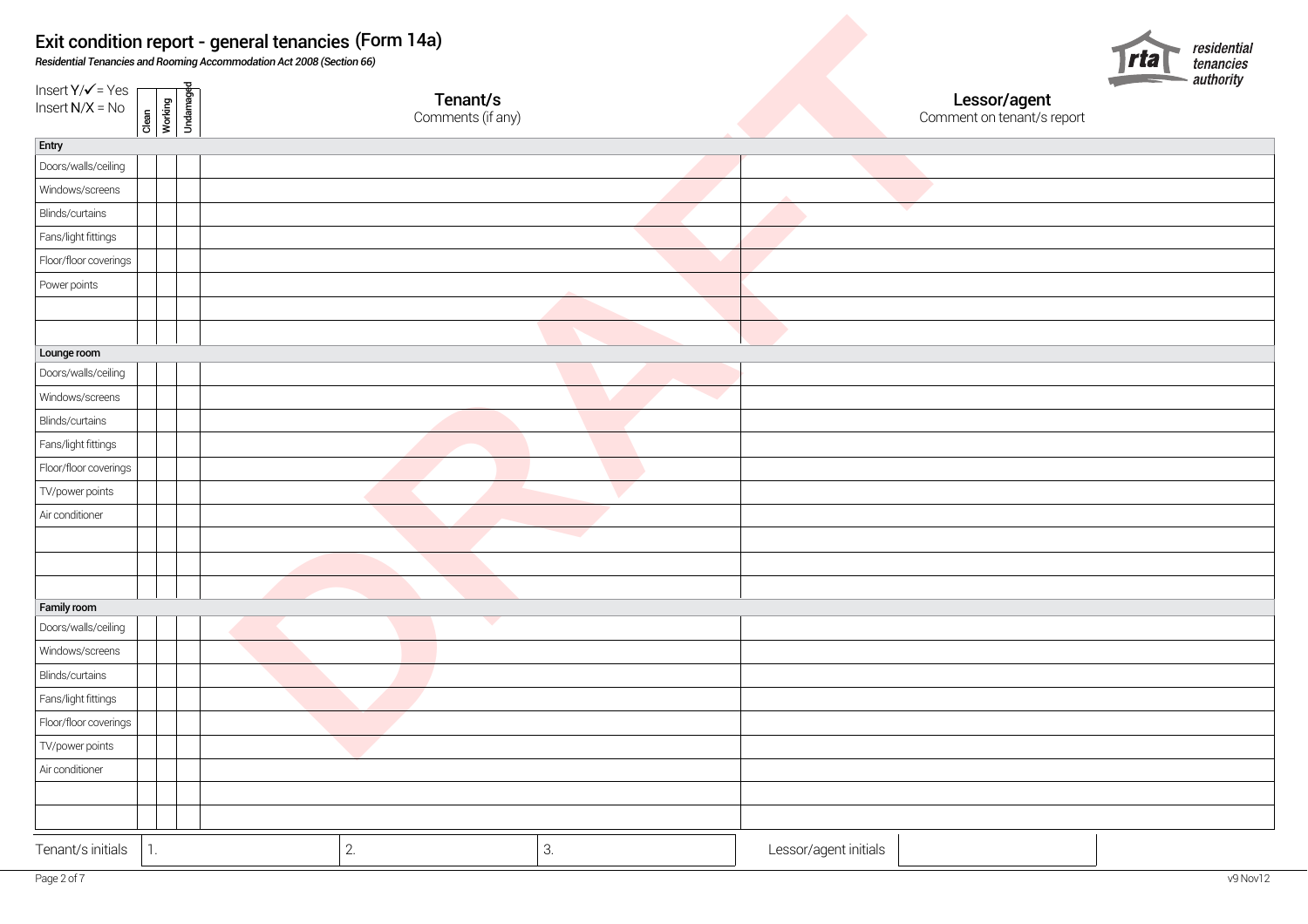

|                                                                    | Exit condition report - general tenancies (Form 14a)<br>Residential Tenancies and Rooming Accommodation Act 2008 (Section 66) |      |                                            | residential<br>rta<br>tenancies<br>authority |
|--------------------------------------------------------------------|-------------------------------------------------------------------------------------------------------------------------------|------|--------------------------------------------|----------------------------------------------|
| Insert $Y/\sqrt{Y} = Yes$<br>Clean<br>Working<br>$Insert N/X = No$ | Undamaged<br>Tenant/s<br>Comments (if any)                                                                                    |      | Lessor/agent<br>Comment on tenant/s report |                                              |
| Kitchen/meals                                                      |                                                                                                                               |      |                                            |                                              |
| Doors/walls/ceiling                                                |                                                                                                                               |      |                                            |                                              |
| Windows/screens                                                    |                                                                                                                               |      |                                            |                                              |
| Blinds/curtains                                                    |                                                                                                                               |      |                                            |                                              |
| Fans/light fittings                                                |                                                                                                                               |      |                                            |                                              |
| Floor/floor coverings                                              |                                                                                                                               |      |                                            |                                              |
| Cupboards/drawers                                                  |                                                                                                                               |      |                                            |                                              |
| Bench tops/tiling                                                  |                                                                                                                               |      |                                            |                                              |
| Sink/disposal unit/<br>taps                                        |                                                                                                                               |      |                                            |                                              |
| Stove top                                                          |                                                                                                                               |      |                                            |                                              |
| Oven/griller                                                       |                                                                                                                               |      |                                            |                                              |
| Exhaust fan/<br>rangehood                                          |                                                                                                                               |      |                                            |                                              |
| Dishwasher                                                         |                                                                                                                               |      |                                            |                                              |
| Power points                                                       |                                                                                                                               |      |                                            |                                              |
|                                                                    |                                                                                                                               |      |                                            |                                              |
|                                                                    |                                                                                                                               |      |                                            |                                              |
|                                                                    |                                                                                                                               |      |                                            |                                              |
|                                                                    |                                                                                                                               |      |                                            |                                              |
| Dining room                                                        |                                                                                                                               |      |                                            |                                              |
| Doors/walls/ceiling                                                |                                                                                                                               |      |                                            |                                              |
| Windows/screens                                                    |                                                                                                                               |      |                                            |                                              |
| Blinds/curtains                                                    |                                                                                                                               |      |                                            |                                              |
| Fans/light fittings                                                |                                                                                                                               |      |                                            |                                              |
| Floor/floor coverings                                              |                                                                                                                               |      |                                            |                                              |
| TV/power points                                                    |                                                                                                                               |      |                                            |                                              |
| Air conditioner                                                    |                                                                                                                               |      |                                            |                                              |
|                                                                    |                                                                                                                               |      |                                            |                                              |
|                                                                    |                                                                                                                               |      |                                            |                                              |
|                                                                    |                                                                                                                               |      |                                            |                                              |
| Tenant/s initials<br>1.                                            | 2.                                                                                                                            | $3.$ | Lessor/agent initials                      |                                              |
| Page 3 of 7                                                        |                                                                                                                               |      |                                            | v9 Nov12                                     |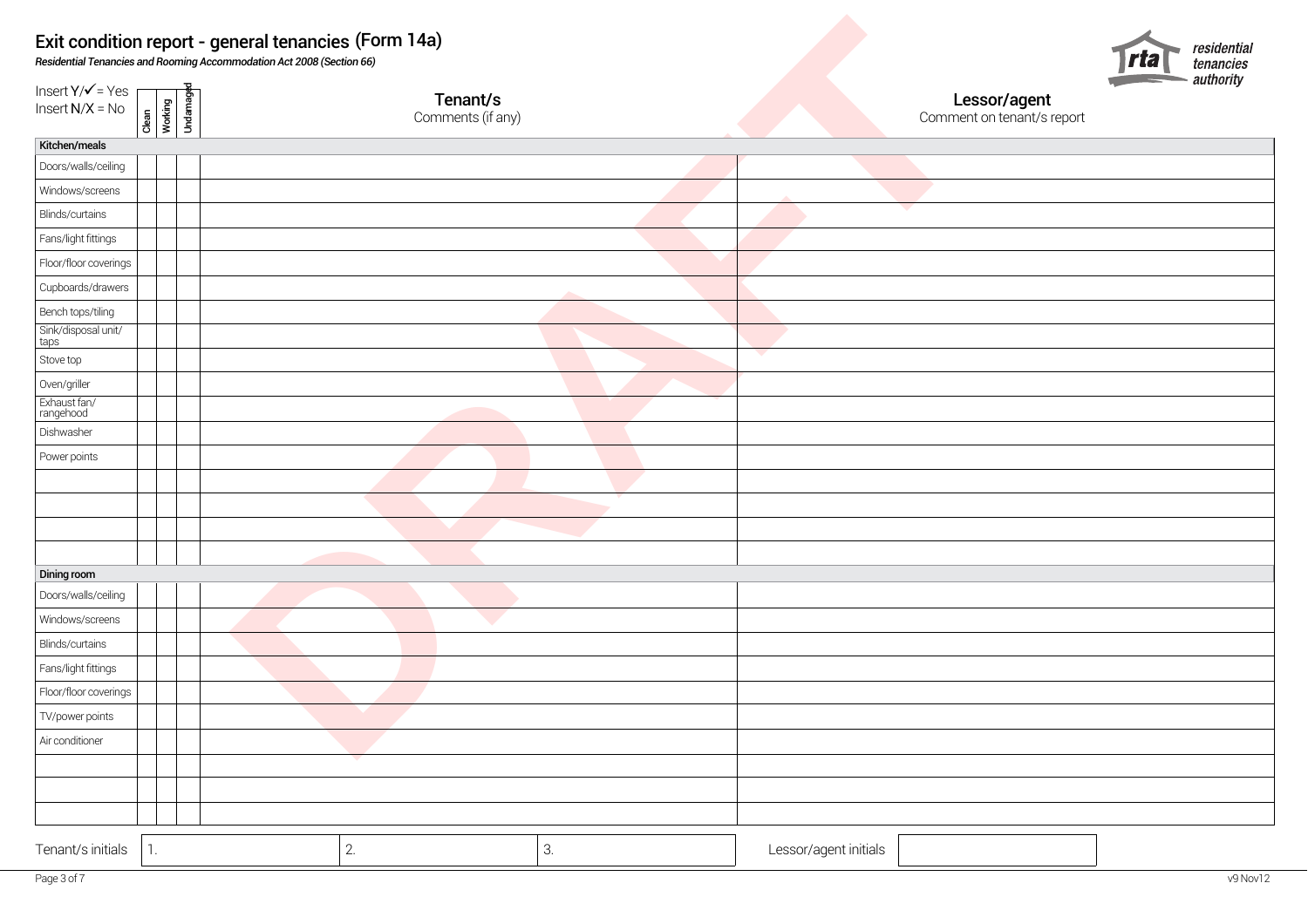## Exit condition report - general tenancies (Form 14a)



|                                                |                  |           | Exit condition report - general tenancies (Form 14a)<br>Residential Tenancies and Rooming Accommodation Act 2008 (Section 66) |                       |                                            | residential<br>rta<br>tenancies |
|------------------------------------------------|------------------|-----------|-------------------------------------------------------------------------------------------------------------------------------|-----------------------|--------------------------------------------|---------------------------------|
| Insert $Y/\sqrt{ }$ = Yes<br>$Insert N/X = No$ | Clean<br>Working | Undamaged | Tenant/s<br>Comments (if any)                                                                                                 |                       | Lessor/agent<br>Comment on tenant/s report | authority                       |
| Bedroom 1                                      |                  |           |                                                                                                                               |                       |                                            |                                 |
| Doors/walls/ceiling                            |                  |           |                                                                                                                               |                       |                                            |                                 |
| Windows/screens                                |                  |           |                                                                                                                               |                       |                                            |                                 |
| Blinds/curtains                                |                  |           |                                                                                                                               |                       |                                            |                                 |
| Fans/light fittings                            |                  |           |                                                                                                                               |                       |                                            |                                 |
| Floor/floor coverings                          |                  |           |                                                                                                                               |                       |                                            |                                 |
| Wardrobe/drawers/<br>shelves                   |                  |           |                                                                                                                               |                       |                                            |                                 |
| Power points                                   |                  |           |                                                                                                                               |                       |                                            |                                 |
| Air conditioner                                |                  |           |                                                                                                                               |                       |                                            |                                 |
|                                                |                  |           |                                                                                                                               |                       |                                            |                                 |
|                                                |                  |           |                                                                                                                               |                       |                                            |                                 |
|                                                |                  |           |                                                                                                                               |                       |                                            |                                 |
|                                                |                  |           |                                                                                                                               |                       |                                            |                                 |
|                                                |                  |           |                                                                                                                               |                       |                                            |                                 |
| Ensuite                                        |                  |           |                                                                                                                               |                       |                                            |                                 |
| Doors/walls/ceiling                            |                  |           |                                                                                                                               |                       |                                            |                                 |
| Windows/screens                                |                  |           |                                                                                                                               |                       |                                            |                                 |
| Blinds/curtains                                |                  |           |                                                                                                                               |                       |                                            |                                 |
| Fans/light fittings                            |                  |           |                                                                                                                               |                       |                                            |                                 |
| Floor/floor coverings                          |                  |           |                                                                                                                               |                       |                                            |                                 |
| Bath/shower/<br>shower screen                  |                  |           |                                                                                                                               |                       |                                            |                                 |
| Wash basin/vanity                              |                  |           |                                                                                                                               |                       |                                            |                                 |
| Mirror/cabinet                                 |                  |           |                                                                                                                               |                       |                                            |                                 |
| Towel rails                                    |                  |           |                                                                                                                               |                       |                                            |                                 |
| Toilet                                         |                  |           |                                                                                                                               |                       |                                            |                                 |
| Power points                                   |                  |           |                                                                                                                               |                       |                                            |                                 |
| Exhaust fan                                    |                  |           |                                                                                                                               |                       |                                            |                                 |
|                                                |                  |           |                                                                                                                               |                       |                                            |                                 |
|                                                |                  |           |                                                                                                                               |                       |                                            |                                 |
| Tenant/s initials                              | 1.               |           | 2.<br>$3. \,$                                                                                                                 | Lessor/agent initials |                                            |                                 |
| Page 4 of 7                                    |                  |           |                                                                                                                               |                       |                                            | v9 Nov12                        |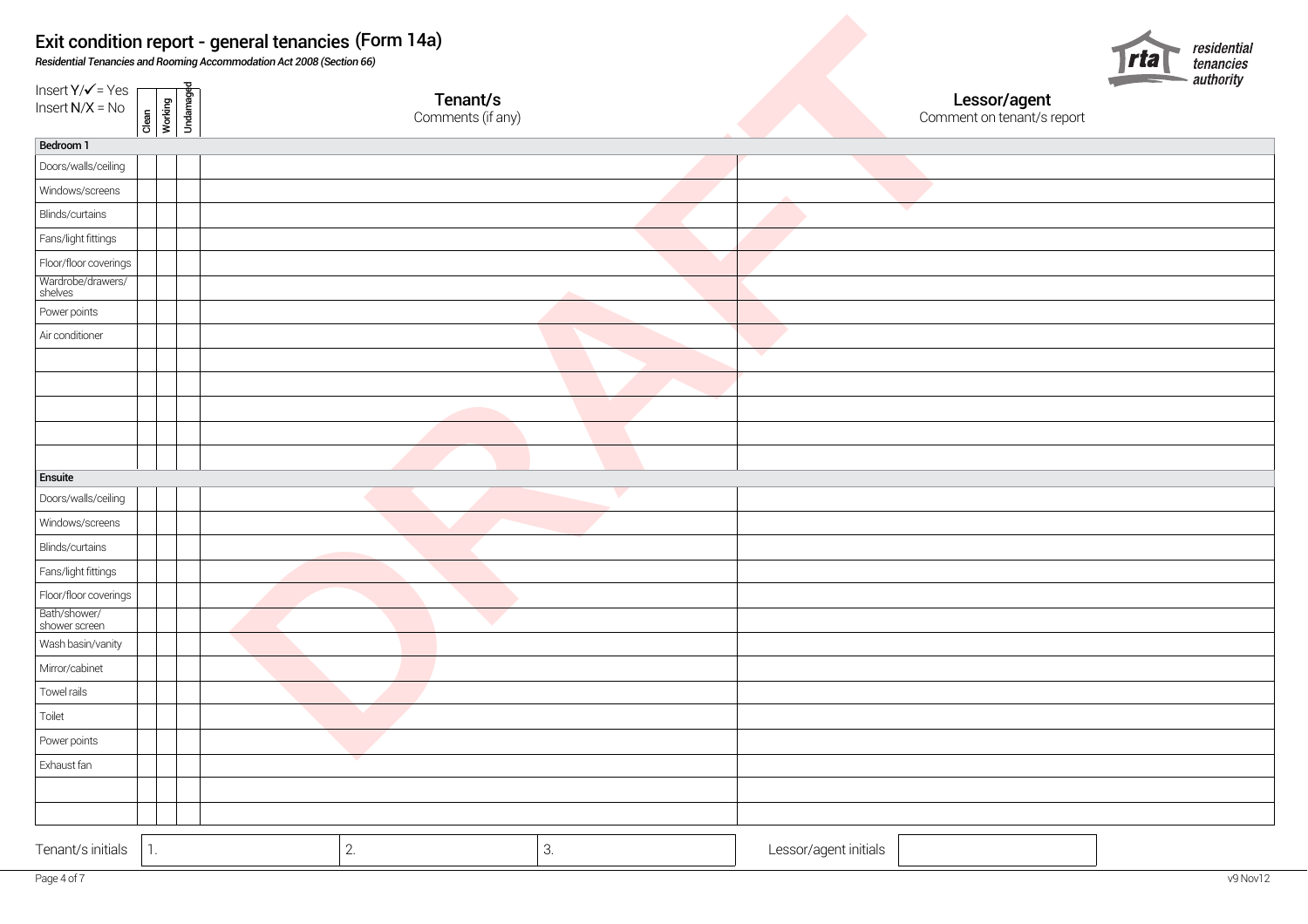

| Insert $Y/\sqrt{ }$ = Yes    |                  | Exit condition report - general tenancies (Form 14a)<br>Residential Tenancies and Rooming Accommodation Act 2008 (Section 66) |                       |                                            | residential<br>rta<br>tenancies<br>authority |
|------------------------------|------------------|-------------------------------------------------------------------------------------------------------------------------------|-----------------------|--------------------------------------------|----------------------------------------------|
| $Insert N/X = No$            | Clean<br>Working | Undamaged<br>Tenant/s<br>Comments (if any)                                                                                    |                       | Lessor/agent<br>Comment on tenant/s report |                                              |
| Bedroom 2                    |                  |                                                                                                                               |                       |                                            |                                              |
| Doors/walls/ceiling          |                  |                                                                                                                               |                       |                                            |                                              |
| Windows/screens              |                  |                                                                                                                               |                       |                                            |                                              |
| Blinds/curtains              |                  |                                                                                                                               |                       |                                            |                                              |
| Fans/light fittings          |                  |                                                                                                                               |                       |                                            |                                              |
| Floor/floor coverings        |                  |                                                                                                                               |                       |                                            |                                              |
| Wardrobe/drawers/<br>shelves |                  |                                                                                                                               |                       |                                            |                                              |
| Power points                 |                  |                                                                                                                               |                       |                                            |                                              |
| Air conditioner              |                  |                                                                                                                               |                       |                                            |                                              |
|                              |                  |                                                                                                                               | k.                    |                                            |                                              |
| Bedroom 3                    |                  |                                                                                                                               |                       |                                            |                                              |
| Doors/walls/ceiling          |                  |                                                                                                                               |                       |                                            |                                              |
| Windows/screens              |                  |                                                                                                                               |                       |                                            |                                              |
| Blinds/curtains              |                  |                                                                                                                               |                       |                                            |                                              |
| Fans/light fittings          |                  |                                                                                                                               |                       |                                            |                                              |
| Floor/floor coverings        |                  |                                                                                                                               |                       |                                            |                                              |
| Wardrobe/drawers/<br>shelves |                  |                                                                                                                               |                       |                                            |                                              |
| Power points                 |                  | <b>STATISTICS</b>                                                                                                             |                       |                                            |                                              |
| Air conditioner              |                  |                                                                                                                               |                       |                                            |                                              |
|                              |                  |                                                                                                                               |                       |                                            |                                              |
| Bedroom 4                    |                  |                                                                                                                               |                       |                                            |                                              |
| Doors/walls/ceiling          |                  | k.                                                                                                                            |                       |                                            |                                              |
| Windows/screens              |                  |                                                                                                                               |                       |                                            |                                              |
| Blinds/curtains              |                  |                                                                                                                               |                       |                                            |                                              |
| Fans/light fittings          |                  |                                                                                                                               |                       |                                            |                                              |
| Floor/floor coverings        |                  |                                                                                                                               |                       |                                            |                                              |
| Wardrobe/drawers/<br>shelves |                  |                                                                                                                               |                       |                                            |                                              |
| Power points                 |                  |                                                                                                                               |                       |                                            |                                              |
| Air conditioner              |                  |                                                                                                                               |                       |                                            |                                              |
|                              |                  |                                                                                                                               |                       |                                            |                                              |
| Tenant/s initials            | 1.               | З.<br>2.                                                                                                                      | Lessor/agent initials |                                            |                                              |
| Page 5 of 7                  |                  |                                                                                                                               |                       |                                            | v9 Nov12                                     |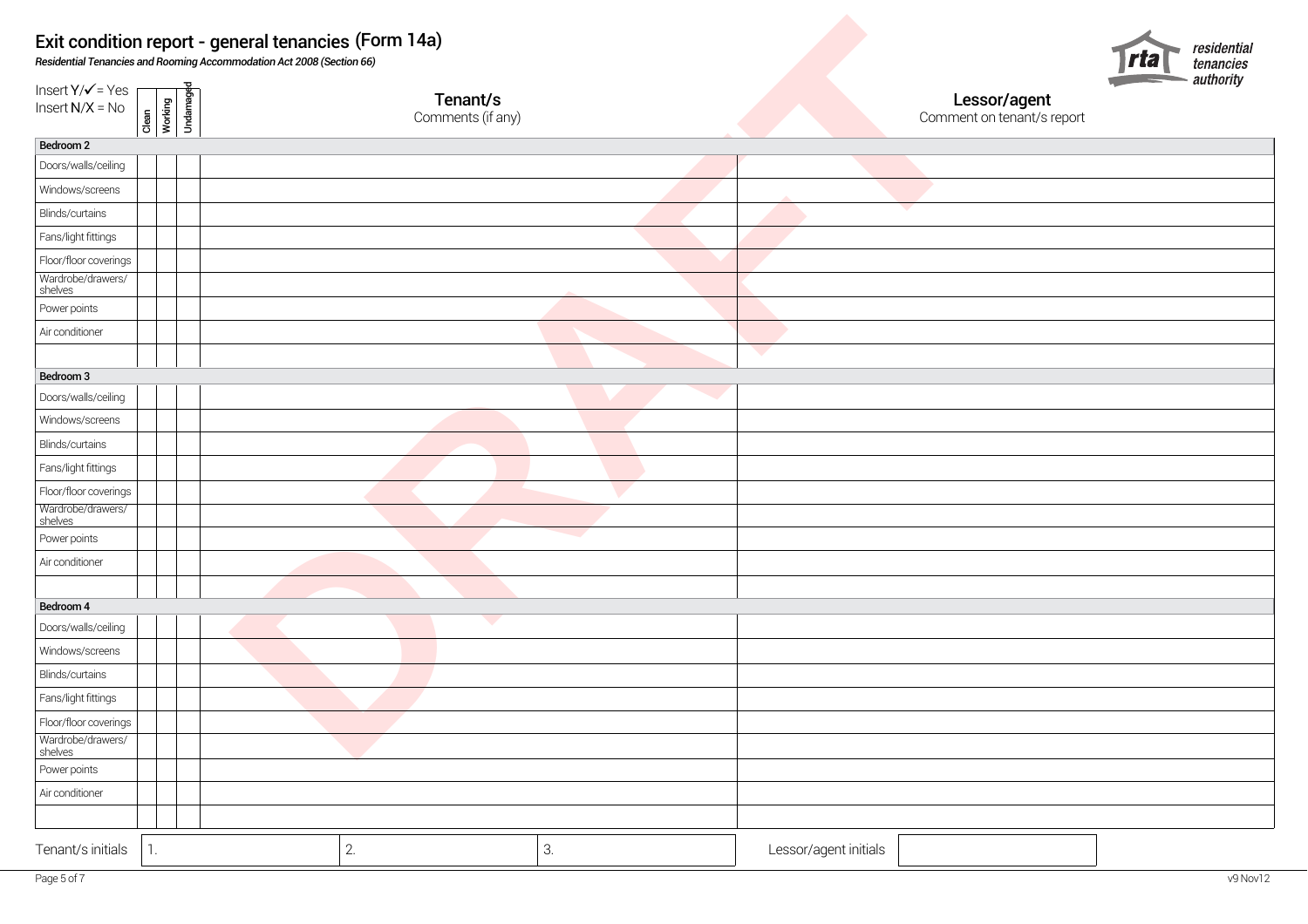|                                                |                               | Exit condition report - general tenancies (Form 14a)<br>Residential Tenancies and Rooming Accommodation Act 2008 (Section 66) |                               |    |                       |                                            | residential<br>'Ia<br>tenancies |
|------------------------------------------------|-------------------------------|-------------------------------------------------------------------------------------------------------------------------------|-------------------------------|----|-----------------------|--------------------------------------------|---------------------------------|
| Insert $Y/\sqrt{ }$ = Yes<br>$Insert N/X = No$ | Clean<br>Working<br>Undamaged |                                                                                                                               | Tenant/s<br>Comments (if any) |    |                       | Lessor/agent<br>Comment on tenant/s report | authority                       |
| Bathroom                                       |                               |                                                                                                                               |                               |    |                       |                                            |                                 |
| Doors/walls/ceiling                            |                               |                                                                                                                               |                               |    |                       |                                            |                                 |
| Windows/screens                                |                               |                                                                                                                               |                               |    |                       |                                            |                                 |
| Blinds/curtains                                |                               |                                                                                                                               |                               |    |                       |                                            |                                 |
| Fans/light fittings                            |                               |                                                                                                                               |                               |    |                       |                                            |                                 |
| Floor/floor coverings                          |                               |                                                                                                                               |                               |    |                       |                                            |                                 |
| Bath                                           |                               |                                                                                                                               |                               |    |                       |                                            |                                 |
| Shower/<br>shower screen                       |                               |                                                                                                                               |                               |    |                       |                                            |                                 |
| Wash basin/vanity                              |                               |                                                                                                                               |                               |    |                       |                                            |                                 |
| Mirror/cabinet                                 |                               |                                                                                                                               |                               |    | с,                    |                                            |                                 |
| Towel rails                                    |                               |                                                                                                                               |                               |    |                       |                                            |                                 |
| Power points                                   |                               |                                                                                                                               |                               |    | sta 1                 |                                            |                                 |
| Exhaust fan                                    |                               |                                                                                                                               |                               |    |                       |                                            |                                 |
| Toilet                                         |                               |                                                                                                                               |                               |    |                       |                                            |                                 |
|                                                |                               |                                                                                                                               |                               |    |                       |                                            |                                 |
| Toilet                                         |                               |                                                                                                                               |                               |    |                       |                                            |                                 |
| Doors/walls/ceiling                            |                               |                                                                                                                               |                               |    |                       |                                            |                                 |
| Cistern                                        |                               |                                                                                                                               |                               |    |                       |                                            |                                 |
| Light fittings                                 |                               |                                                                                                                               |                               |    |                       |                                            |                                 |
| Exhaust fan                                    |                               |                                                                                                                               |                               |    |                       |                                            |                                 |
|                                                |                               |                                                                                                                               |                               |    |                       |                                            |                                 |
| Laundry                                        |                               |                                                                                                                               |                               |    |                       |                                            |                                 |
| Doors/walls/ceiling                            |                               |                                                                                                                               |                               |    |                       |                                            |                                 |
| Windows/screens                                |                               |                                                                                                                               |                               |    |                       |                                            |                                 |
| Blinds/curtains                                |                               |                                                                                                                               |                               |    |                       |                                            |                                 |
| Fans/light fittings                            |                               |                                                                                                                               |                               |    |                       |                                            |                                 |
| Floor/floor coverings                          |                               |                                                                                                                               |                               |    |                       |                                            |                                 |
| Wash tubs                                      |                               |                                                                                                                               |                               |    |                       |                                            |                                 |
| Washing machine/<br>dryer                      |                               |                                                                                                                               |                               |    |                       |                                            |                                 |
| Power points                                   |                               |                                                                                                                               |                               |    |                       |                                            |                                 |
| Tenant/s initials                              | $\mathbb{1}$ .                |                                                                                                                               | 2.                            | 3. | Lessor/agent initials |                                            |                                 |
|                                                |                               |                                                                                                                               |                               |    |                       |                                            |                                 |
| Page 6 of 7                                    |                               |                                                                                                                               |                               |    |                       |                                            | v9 Nov12                        |